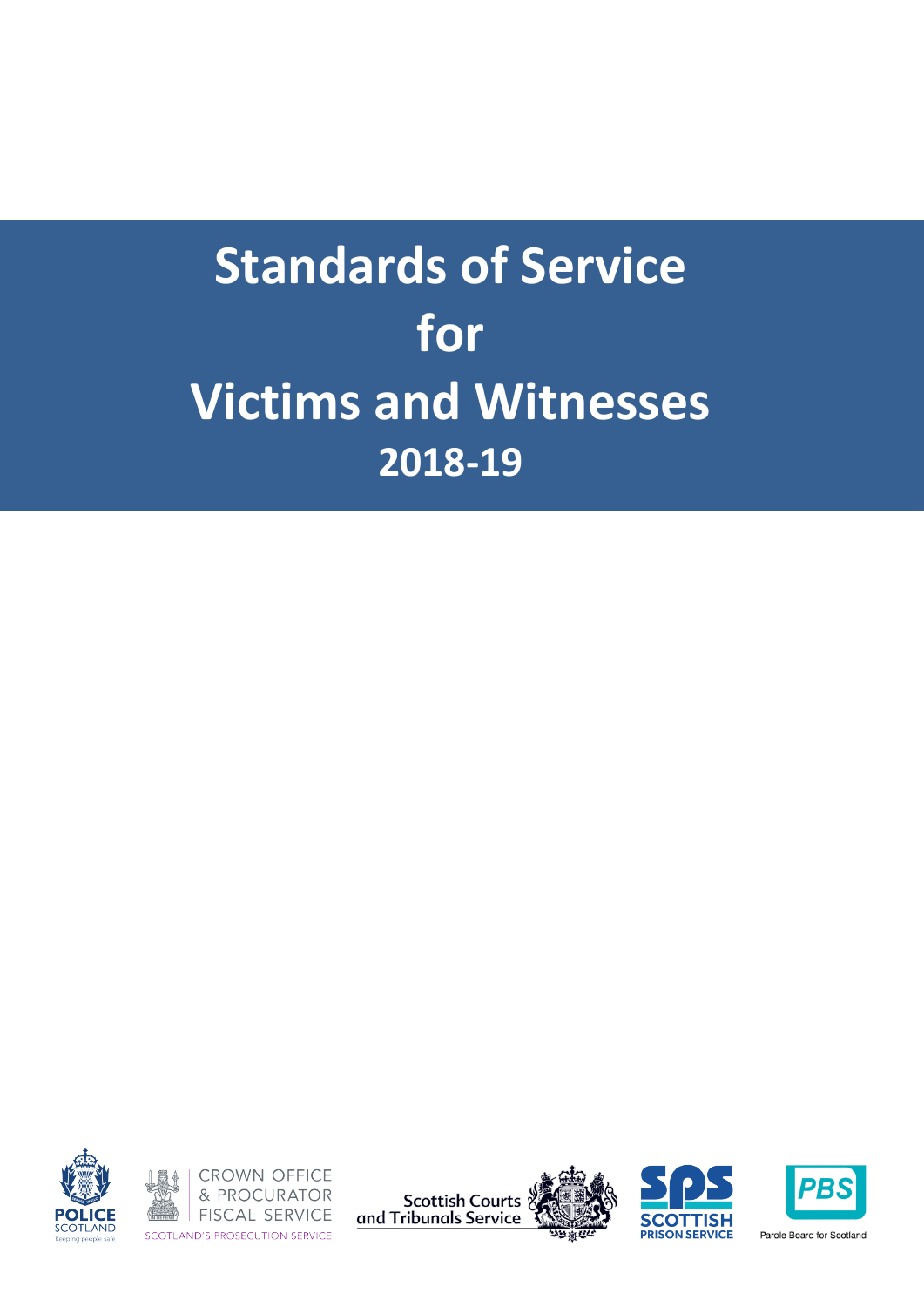## **Preface**

This document has been prepared by Police Scotland, the Crown Office and Procurator Fiscal Service, the Scottish Courts and Tribunals Service, the Scottish Prison Service and the Parole Board for Scotland working in partnership.

Section 2 of the Victims and Witnesses (Scotland) Act 2014 requires Police Scotland, the Crown Office and Procurator Fiscal Service, the Scottish Courts and Tribunals Service, the Scottish Prison Service and the Parole Board for Scotland to set and publish standards of service for victims and witnesses. These standards are set out in this document.

All of our standards will be monitored, reviewed and reported on annually.

The standards of service for the previous year and each agency's report against those standards are published, and can be viewed on any of the agency websites (for website addresses please see the section on *How to Complain* below).

| <b>Contents</b>                                                                |      |
|--------------------------------------------------------------------------------|------|
|                                                                                | Page |
| Introduction                                                                   | 3    |
| <b>Victims Map</b>                                                             | 5    |
| <b>Common Standards</b>                                                        | 7    |
| Standards of Service - Police Scotland                                         | 7    |
| Standards of Service – Crown Office and Procurator Fiscal Service              | 8    |
| Standards of Service – the Scottish Courts and Tribunals Service               | 8    |
| Standards of Service - Scottish Prison Service                                 | 9    |
| Standards of Service - Parole Board for Scotland                               | 10   |
| What to do if you are not happy with our standard of service - How to complain | 11   |
| Taking the matter further – the Scottish Public Services Ombudsman<br>12       |      |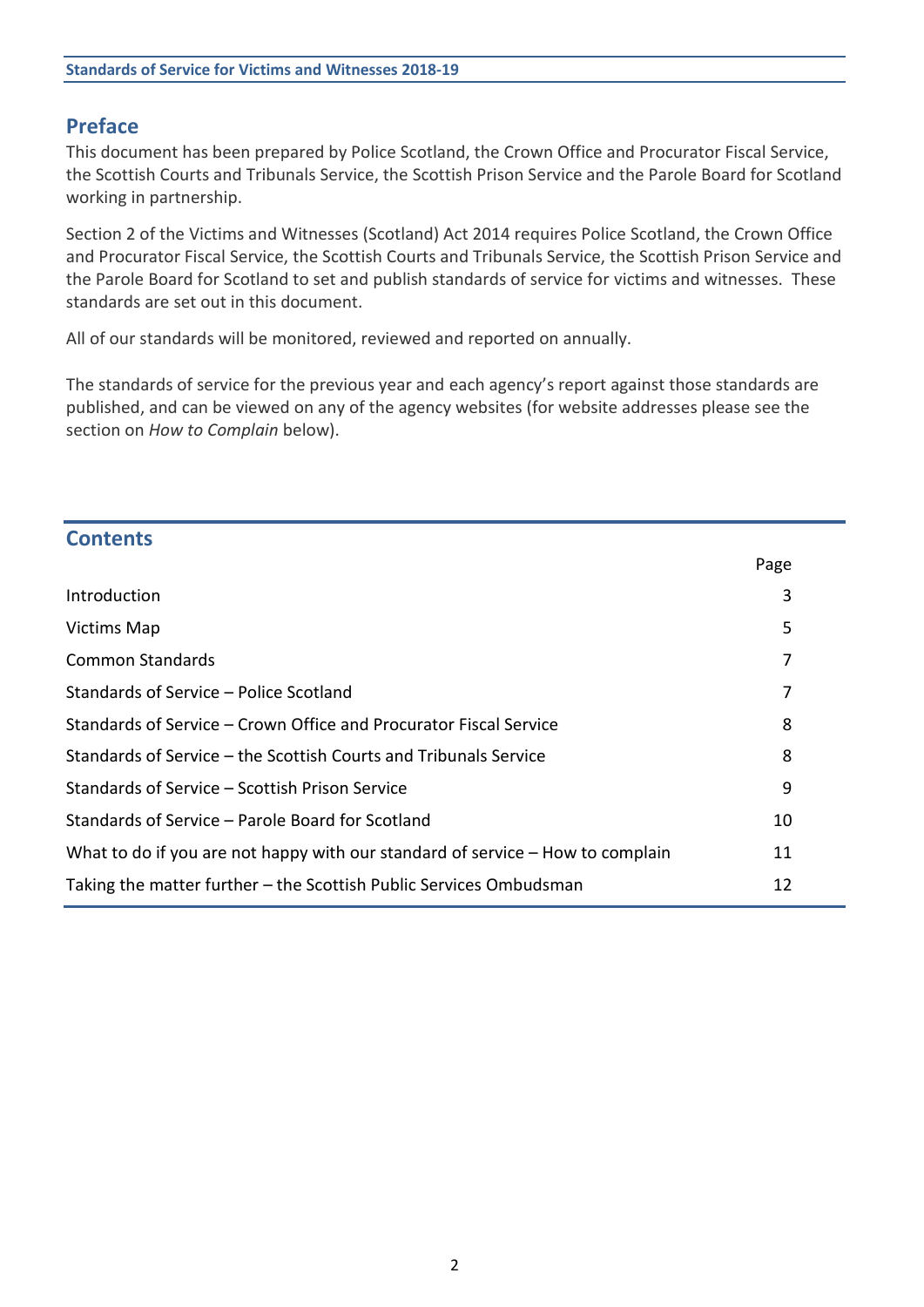## **Introduction**

There can be no justice without victims and witnesses who stand up to crime, report crime to the police and who give evidence in court when necessary. It is essential that agencies in the Scottish criminal justice system support and protect those who are victims and witnesses, to make sure that you have access to the information you need, that you are treated fairly, and that you are supported in making your voice heard. You are at the heart of our justice system.

A Council Directive (2012/29/EU) passed by the European Union establishes minimum standards on the rights, support and protection of victims of crime.

The overall objective of the Directive is to help ensure that all victims of crime, regardless of where they live in the EU:

- receive appropriate protection and support
- can participate in criminal proceedings; and
- are recognised and treated in a respectful, sensitive and professional manner.

The Victims and Witnesses (Scotland) Act 2014 in conjunction with The Victims' Rights (Scotland) Regulations 2015 are now considered as having enshrined the requirements of the EU Directive into Scottish law. The Regulations **(**[here\)](http://www.legislation.gov.uk/ssi/2015/444/contents/made) are designed to provide further support and to clarify the rights of victims engaged in the justice system.

Scottish Government have also published a Victims' Code for Scotland ([here](https://www.mygov.scot/victim-witness-rights/)) which sets out victims' rights clearly, simply and in one place.

If you have been the victim of, or witnessed a crime, you are likely to have contact with a number of different organisations and people who work in the Scottish criminal justice system. Some of these organisations and people will provide a service directly to you, such as the provision of information or support, and others will have contact with you because of your involvement in a court case.

This document explains what you can expect to happen at each stage of the criminal justice process, the standards of service you can expect, and who you can contact for help or advice.

*The Standards of Service are based on the main principles set out in Section 1 of the 2014 Act. These are:*

- That a victim or witness should be able to obtain information about what is happening in the investigation or proceedings;
- That the safety of a victim or witness should be ensured during and after the investigation and proceedings;
- That a victim or witness should have access to appropriate support during and after the investigation and proceedings; and
- That, in so far as it would be appropriate to do so, a victim or witness should be able to participate effectively in the investigation and proceedings.

#### *In relation to obtaining information you can also expect that:*

• You should have access to relevant information at an early stage and at appropriate points in the process. This should include information on procedures, your role in them (if any), reports on progress (giving an explanation of any delays) and outcomes of criminal proceedings, and where, if possible, you can get further information and assistance;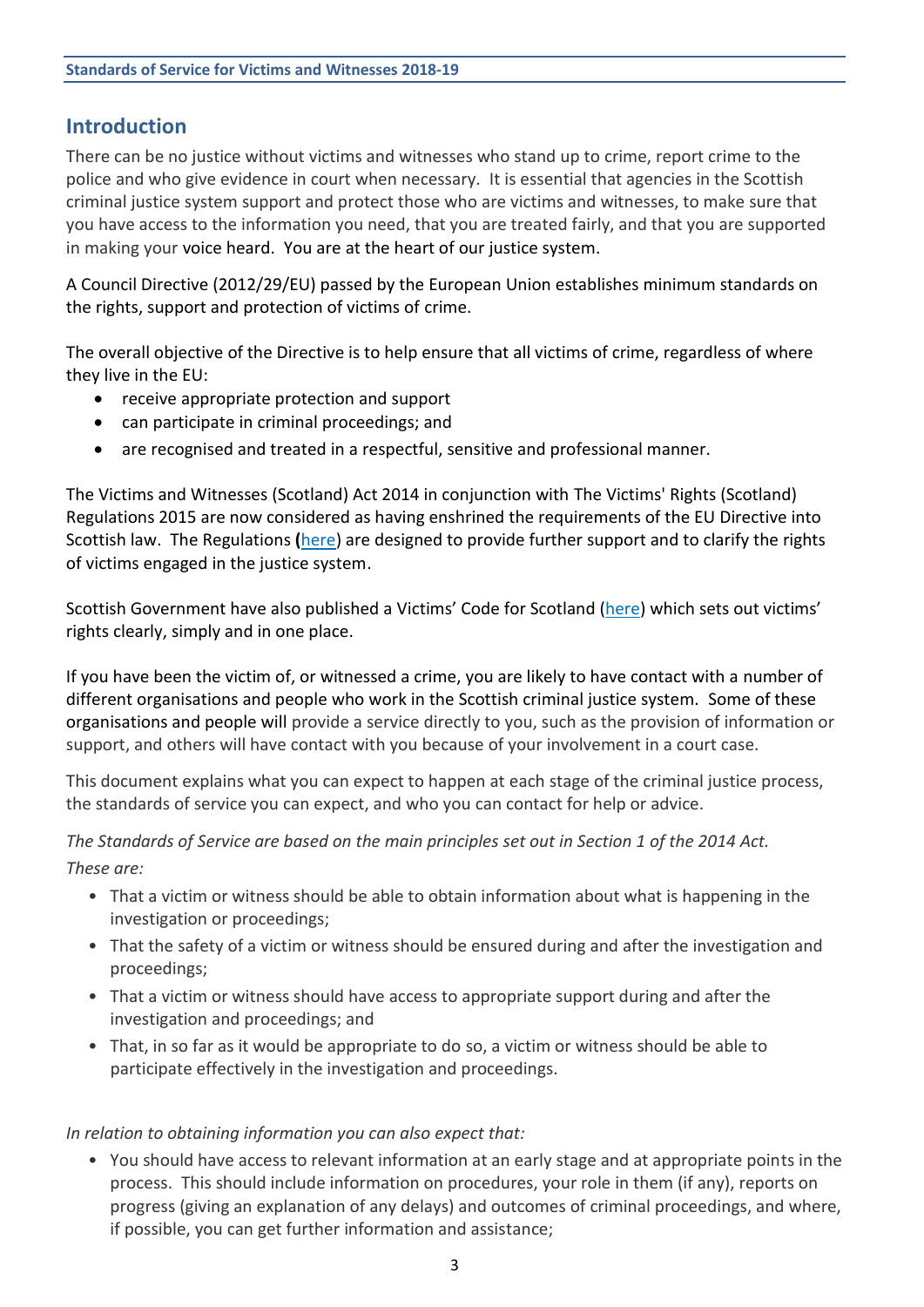- You should be able to understand the information that is given to you. The language should be easy to understand and the information should be available in alternative languages or formats if required; and
- You should be told who to contact if you want to discuss the information that has been provided and anything you do not understand will be explained to you.

Your personal information will be protected at all times. Where it is necessary to share that information with other agencies, this will be done lawfully and in a safe and secure manner.

## **What happens at each stage of the criminal justice process?**

Police Scotland, the Crown Office and Procurator Fiscal Service, the Scottish Courts and Tribunals Service, the Scottish Prison Service and the Parole Board for Scotland each play a part in the overall justice process.

The following flowchart sets out what you can expect from each organisation at each stage of the process if you are a victim of crime.

We welcome any comments you may have in relation to the map and in particular if you found it helpful. You may do this by using any of the agency contact details on the final page of the document.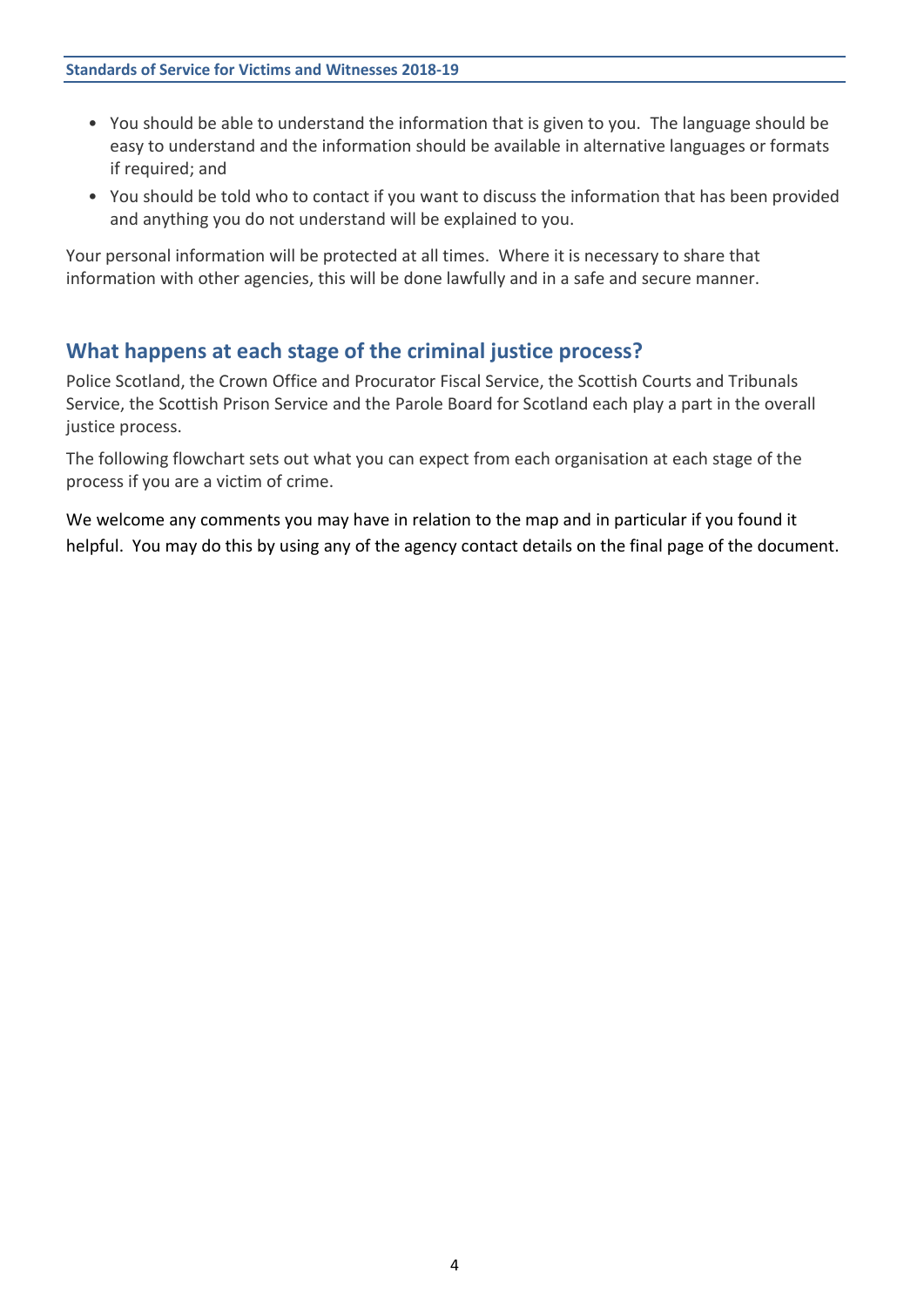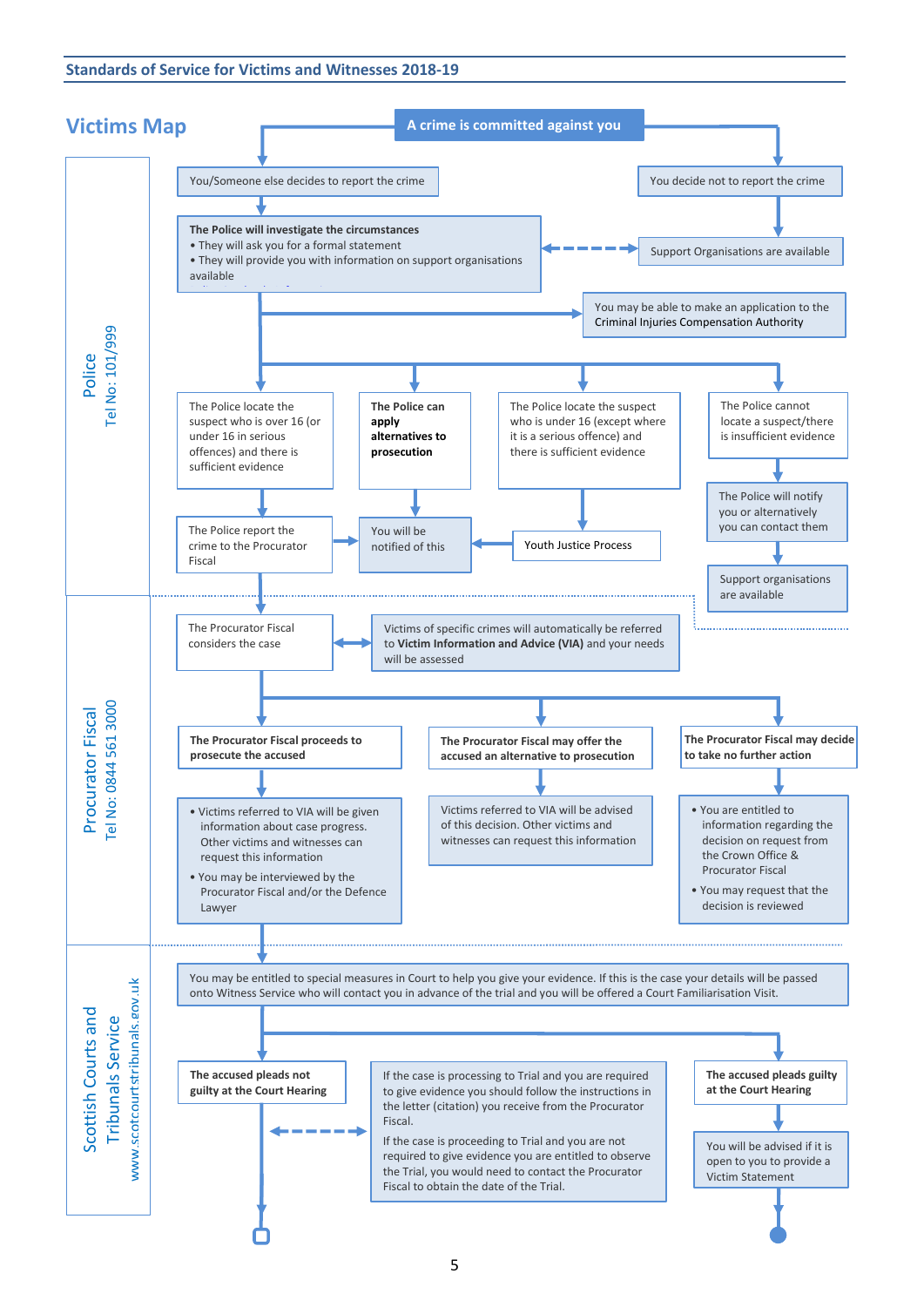

You can find further support, advice and guidance for victims and witnesses here: <http://www.mygov.scot/victim-witness-support>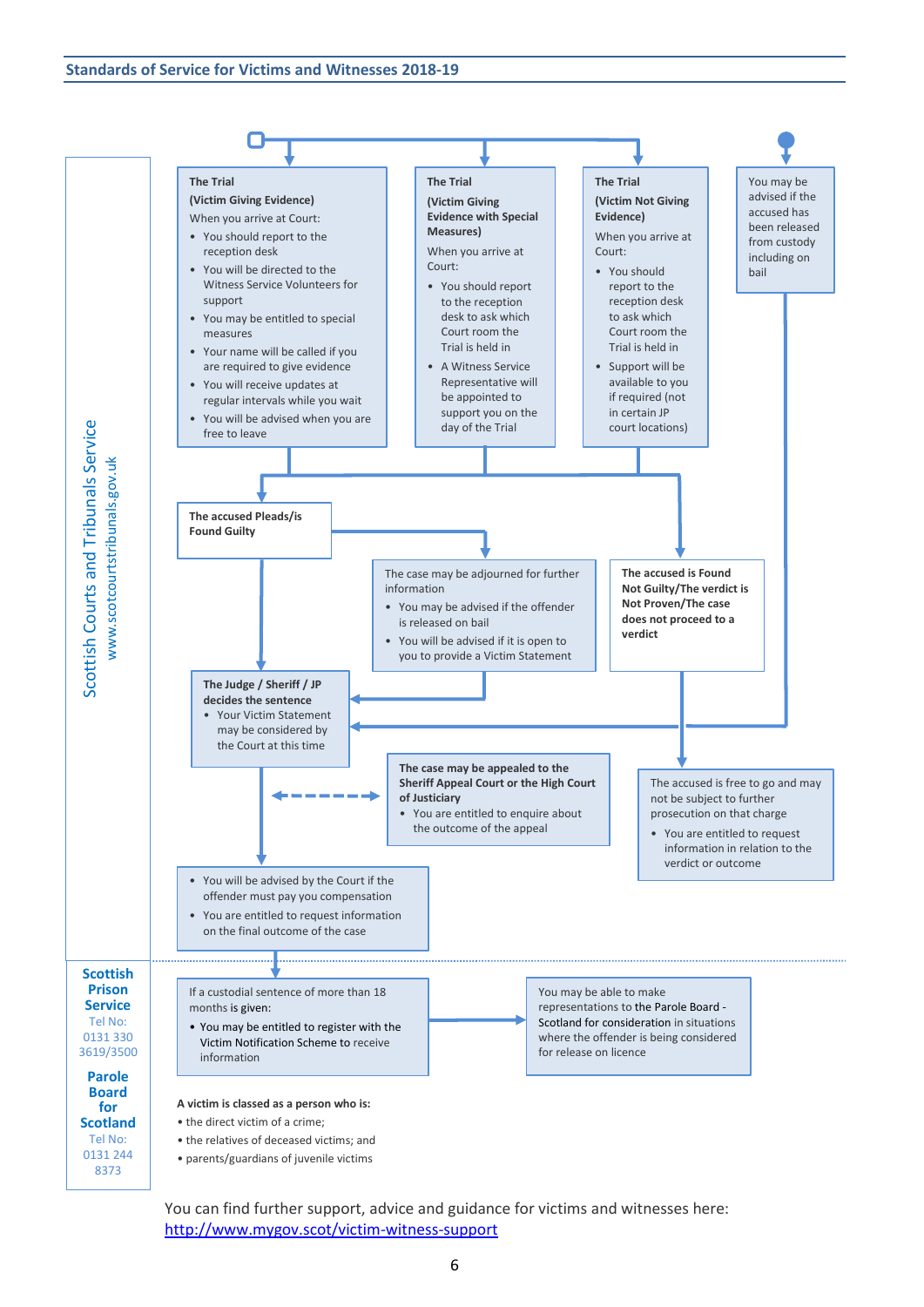## **The common standards of service you can expect from us**

Being a victim of crime, or witnessing a crime, can be a very upsetting and difficult experience.

We each appreciate this, and we will all:

- Ensure you have fair and equal access to services throughout and are treated with dignity and respect at all times regardless of age, disability, gender identity, marriage and civil partnership, pregnancy and maternity, race, religion or belief, sex or sexual orientation. Where required, additional support will be provided and any reasonable adjustments made to ensure that you have access to information and support services;
- Work together and in partnership with victim and witness support organisations to ensure you are provided with the best service possible; and
- We will each ensure that we comply with our respective Complaints Policies, details of which are found below.

#### **You can also expect the following specific standards:**

| <b>Organisation</b>    | <b>Standards</b>                                                                                                                                                                                                                                                                                                                                                                                                                                        |
|------------------------|---------------------------------------------------------------------------------------------------------------------------------------------------------------------------------------------------------------------------------------------------------------------------------------------------------------------------------------------------------------------------------------------------------------------------------------------------------|
| <b>Police Scotland</b> | . We will discuss with you how you will be kept informed of progress in your<br>case; we will also explain how we will deal with your case and what we may<br>ask you to do to help us;                                                                                                                                                                                                                                                                 |
|                        | • If you are a victim or witness, a person who has given a statement in relation<br>to a crime or a family member of a victim who has died as a result of a<br>crime, you can make a request for information.<br>When they receive your application, Police Scotland will respond within 40<br>days. For more detail on what information can be requested, and how to<br>apply; please go to                                                            |
|                        | www.scotland.police.uk/access-to-information/the-victims-and-witnesses-<br>scotland-act-2014                                                                                                                                                                                                                                                                                                                                                            |
|                        | . If you are a victim of one of these crimes you will have the option to let<br>officers know whether you want a male or female officer to interview you.<br>We will try to meet your request wherever possible;                                                                                                                                                                                                                                        |
|                        | • To assess your vulnerability as a witness, we will consider, with our<br>partners, your particular needs, and thereafter try to ensure those needs<br>are met; and<br>. We will ensure you receive a Victim's Care Card if you are a victim of crime,<br>this will provide you with the details of your enquiry officer, the crime you<br>report and information on how you can access victim support and the<br>Scottish Government's Victims' Code. |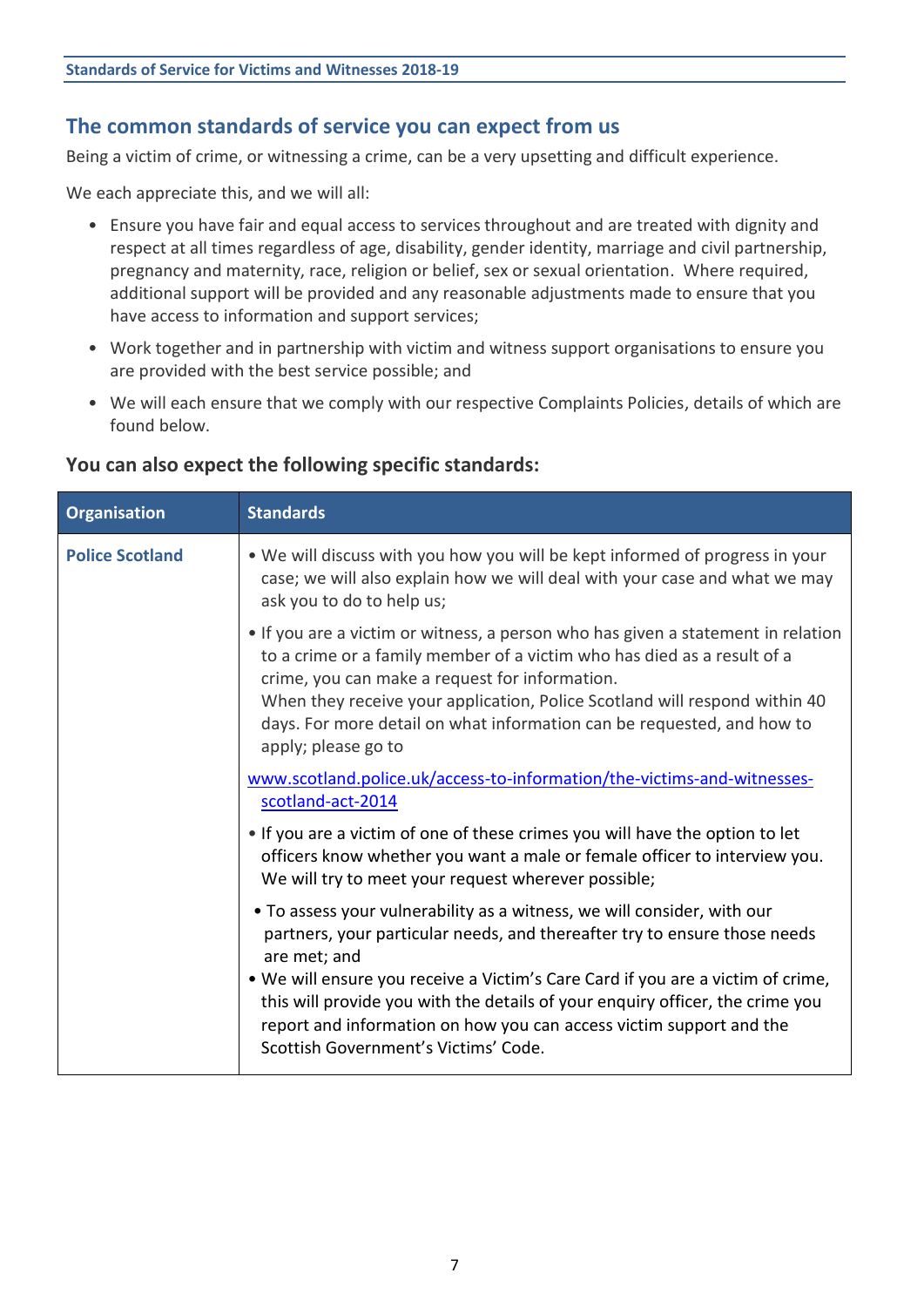| <b>Organisation</b>                                                   | <b>Standards</b>                                                                                                                                                                                                                                                                     |
|-----------------------------------------------------------------------|--------------------------------------------------------------------------------------------------------------------------------------------------------------------------------------------------------------------------------------------------------------------------------------|
| <b>Crown Office and</b><br><b>Procurator Fiscal</b><br><b>Service</b> | . We will treat you fairly and with respect, we will listen to you through our<br>Complaints and Feedback Policy and the review of our decisions and we will<br>communicate with you clearly and effectively;                                                                        |
|                                                                       | • We will make sure that you have access to the relevant and appropriate<br>information that you are entitled to and in situations where we cannot<br>provide that information we will explain the reasons why;                                                                      |
|                                                                       | • We will ensure that you are given the help you need to give evidence in<br>court. We will assess your vulnerability, explain the special measures<br>available to you under the law and when available apply for you to be<br>supported with the appropriate special measures; and |
|                                                                       | . We will take decisions in cases reported to us in line with our <b>prosecution</b><br>code and continue to review the training needs of our staff to ensure that<br>they have the appropriate skills.                                                                              |

| <b>Organisation</b>                                 | <b>Standards</b>                                                                                                                                                                                    |
|-----------------------------------------------------|-----------------------------------------------------------------------------------------------------------------------------------------------------------------------------------------------------|
| <b>The Scottish Courts</b><br>and Tribunals Service | • If you are a witness, we will update you on the progress of the court case at<br>least once per hour and advise you when you can leave the court;                                                 |
|                                                     | . We will provide separate waiting rooms for prosecution and defence<br>witnesses, and access to refreshments;                                                                                      |
|                                                     | . If you are entitled to give your evidence to court by live TV link, we will meet<br>you on the day and explain the process for giving your evidence to court;                                     |
|                                                     | . We will respond to requests received on behalf of witnesses, for court<br>familiarisation visits, within 3 working days of receipt; and                                                           |
|                                                     | . If you want to know what support is available to you when you arrive at<br>court, we will direct you to the Witness Service or other support services<br>which are present in the court building. |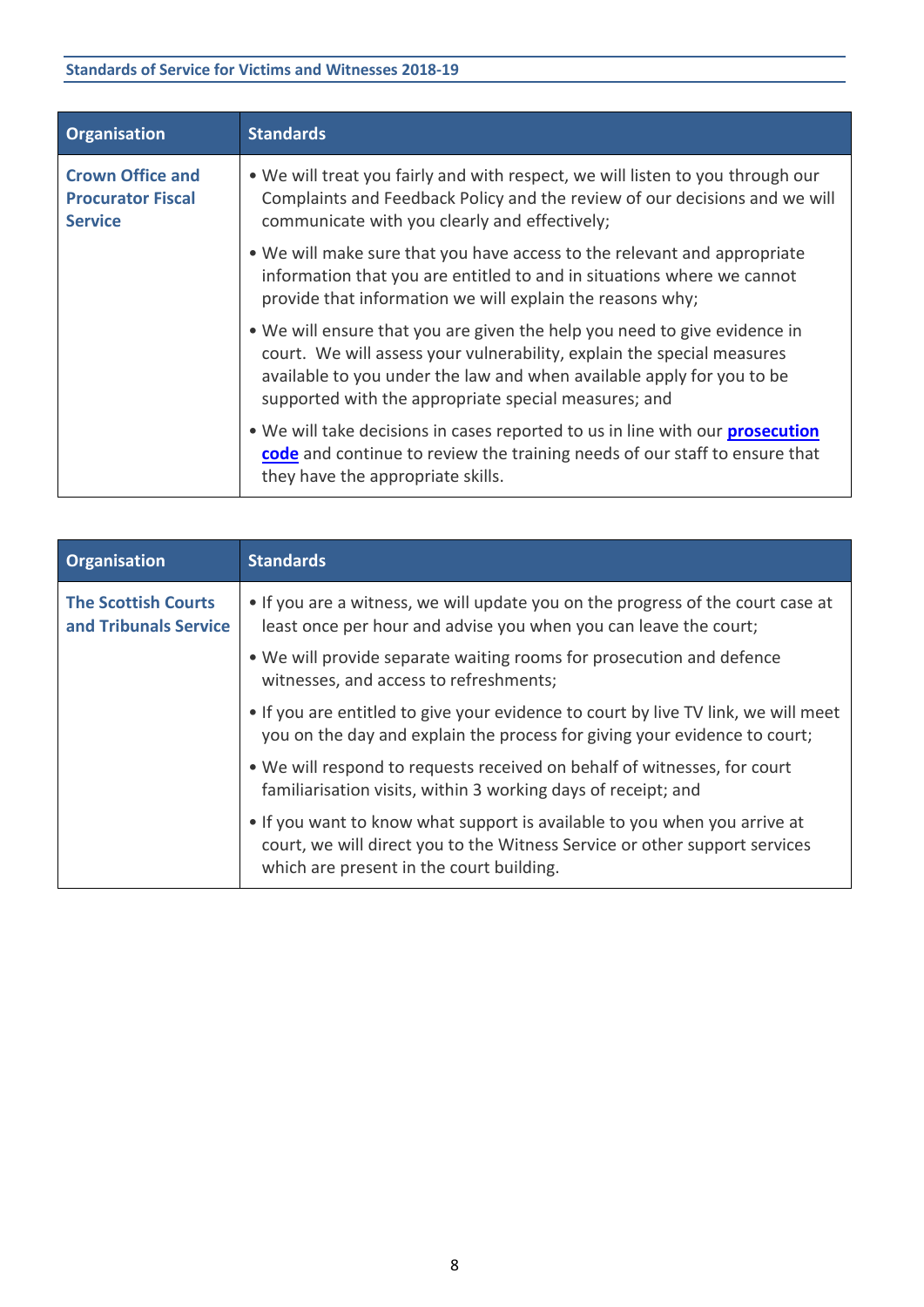| Organisation                             | <b>Standards</b>                                                                                                                                                                                                                                                                                                                                                                                                                                                                                                                                                                                                                                                                                                                                                                                                                                                                                                                                                                                                                                                                                                                                                                                                                                                                                                                                                                                                                                                                                                                                                                                                                                                                                                                                                                                                                                                                                 |
|------------------------------------------|--------------------------------------------------------------------------------------------------------------------------------------------------------------------------------------------------------------------------------------------------------------------------------------------------------------------------------------------------------------------------------------------------------------------------------------------------------------------------------------------------------------------------------------------------------------------------------------------------------------------------------------------------------------------------------------------------------------------------------------------------------------------------------------------------------------------------------------------------------------------------------------------------------------------------------------------------------------------------------------------------------------------------------------------------------------------------------------------------------------------------------------------------------------------------------------------------------------------------------------------------------------------------------------------------------------------------------------------------------------------------------------------------------------------------------------------------------------------------------------------------------------------------------------------------------------------------------------------------------------------------------------------------------------------------------------------------------------------------------------------------------------------------------------------------------------------------------------------------------------------------------------------------|
| <b>Scottish Prison</b><br><b>Service</b> | For those who have joined the Victim Notification Scheme (VNS),<br>1.<br>information that you are entitled to receive under section 16(3) of the<br>Criminal Justice (Scotland) Act 2003 will be provided to you by the<br>Scottish Prison Service (SPS) within two working days.<br>This consists of the following:<br>• The date of the prisoner's release (other than being granted temporary<br>release);<br>• If the prisoner dies, his date of death;<br>• If the prisoner has been transferred out of our custody;<br>• That the prisoner is, for the first time, entitled to be considered for<br>temporary release;<br>• That the prisoner is unlawfully at large; or<br>• That the prisoner who was released or was unlawfully at large has<br>been returned to custody.<br>If you write to SPS about any matter concerning the Victim Notification<br>2.<br>Scheme, they will respond within 5 working days.<br>Where a telephone enquiry cannot be answered by SPS at the time, they<br>3.<br>will call you back within one working day.<br>For those of you who have joined the Victim Notification Scheme, and<br>4.<br>have expressed a desire to make representations in relation to licence<br>conditions under section 17 of the Criminal Justice (Scotland) Act 2003,<br>SPS will write to you no less than two weeks before any decision will be<br>taken for release:<br>On Home Detention Curfew;<br>٠<br>On the first occasion that the prisoner is considered for temporary<br>release; or<br>By the Parole Board for Scotland.<br>For those victims of offenders sentenced to less than 18 months, they will<br>5.<br>notify you of the date of release or escape of the offender within 2<br>working days of confirmation that you are an eligible victim. They will do<br>this either in writing or by telephone where you have provided a current<br>contact number. |
|                                          |                                                                                                                                                                                                                                                                                                                                                                                                                                                                                                                                                                                                                                                                                                                                                                                                                                                                                                                                                                                                                                                                                                                                                                                                                                                                                                                                                                                                                                                                                                                                                                                                                                                                                                                                                                                                                                                                                                  |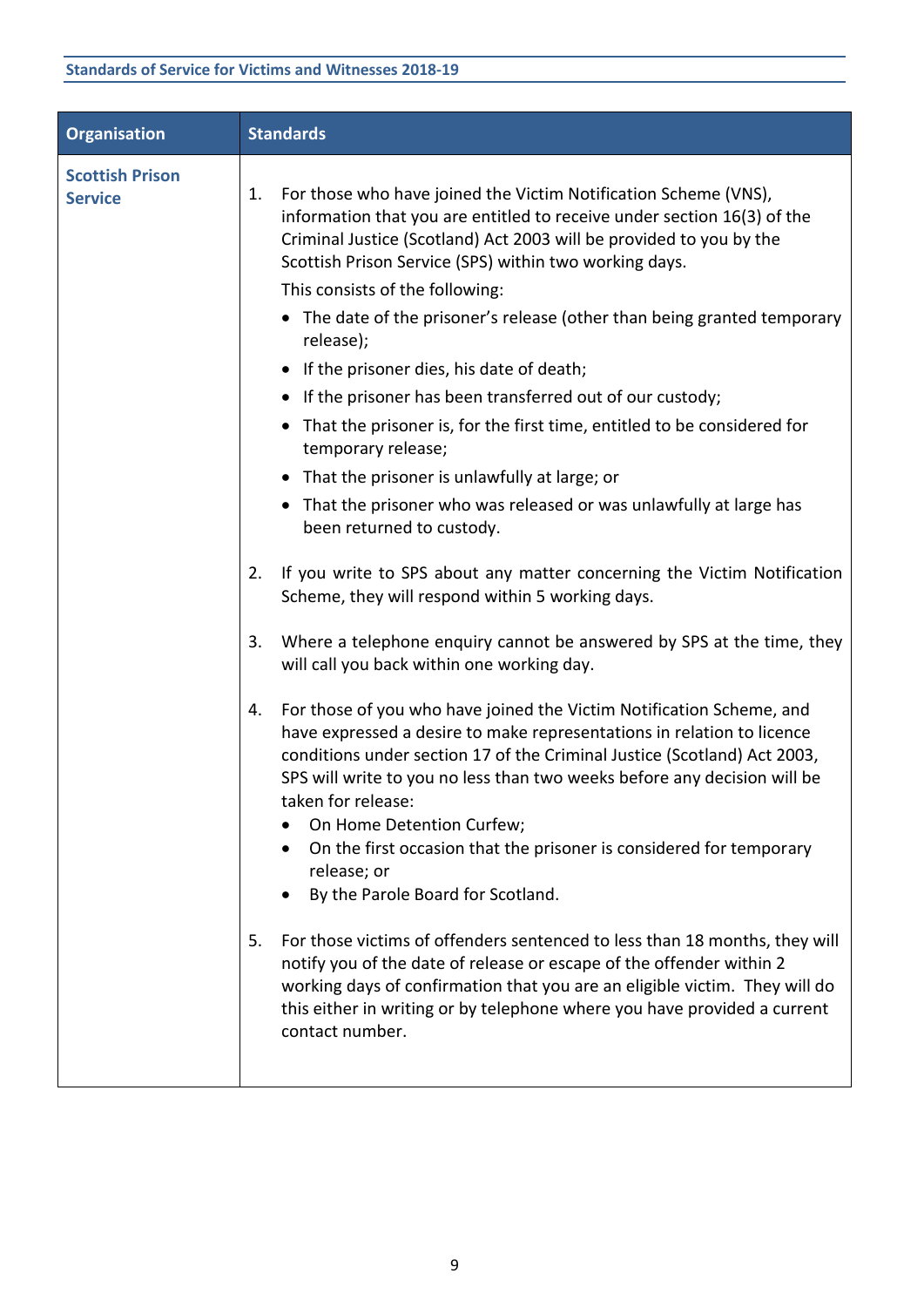| <b>Organisation</b>                        | <b>Standards</b>                                                                                                                                                                                                                                                                                                                                                                                                                                                                                                                                                                                          |
|--------------------------------------------|-----------------------------------------------------------------------------------------------------------------------------------------------------------------------------------------------------------------------------------------------------------------------------------------------------------------------------------------------------------------------------------------------------------------------------------------------------------------------------------------------------------------------------------------------------------------------------------------------------------|
| <b>Parole Board for</b><br><b>Scotland</b> | • If you are registered for part 2 of the Victim Notification Scheme, we will<br>take account of your representations alongside other relevant information<br>when deciding whether to approve release. Victim Support Scotland may be<br>able to help you prepare your representations (contact number 0345 603<br>9213);                                                                                                                                                                                                                                                                                |
|                                            | . If you are registered for part 2 of the Victim Notification Scheme, we will tell<br>you when the Parole Board has made its decision. You will be offered the<br>option of being told by telephone and, if release is granted, we will tell you<br>about any licence conditions that are relevant to you. If you prefer to<br>receive a letter, we will send this by first-class post within one day of the<br>Parole Board's decision;                                                                                                                                                                  |
|                                            | • If you are registered for part 2 of the Victim Notification Scheme, we will<br>give you the opportunity, where the prisoner has been given a life sentence,<br>of making your representations in person to a member of the Parole Board<br>(the Parole Board member will not be part of the Tribunal considering the<br>prisoner's case). Please note that the meeting with the member of the<br>Parole Board will normally take place between 12 and 8 weeks before the<br>date set for the Tribunal and will not normally be at your home. The<br>meeting will be at a time that is suitable for you; |
|                                            | . We will answer your letters, emails or telephone calls promptly. We will<br>answer your letters or emails within 5 working days. If we are not able to<br>fully answer your telephone enquiry at the time of your call, we will arrange<br>to call you back; and                                                                                                                                                                                                                                                                                                                                        |
|                                            | . We will normally contact you by letter clearly stating why we are contacting<br>you and, if there is any action that we need you to take, we will set that out<br>clearly. If we need to contact you by telephone, we will check that it is<br>convenient for you to discuss the matter and we will explain why we are<br>contacting you and, if there is any action that we need you to take, we will<br>tell you what that is and why it is required.                                                                                                                                                 |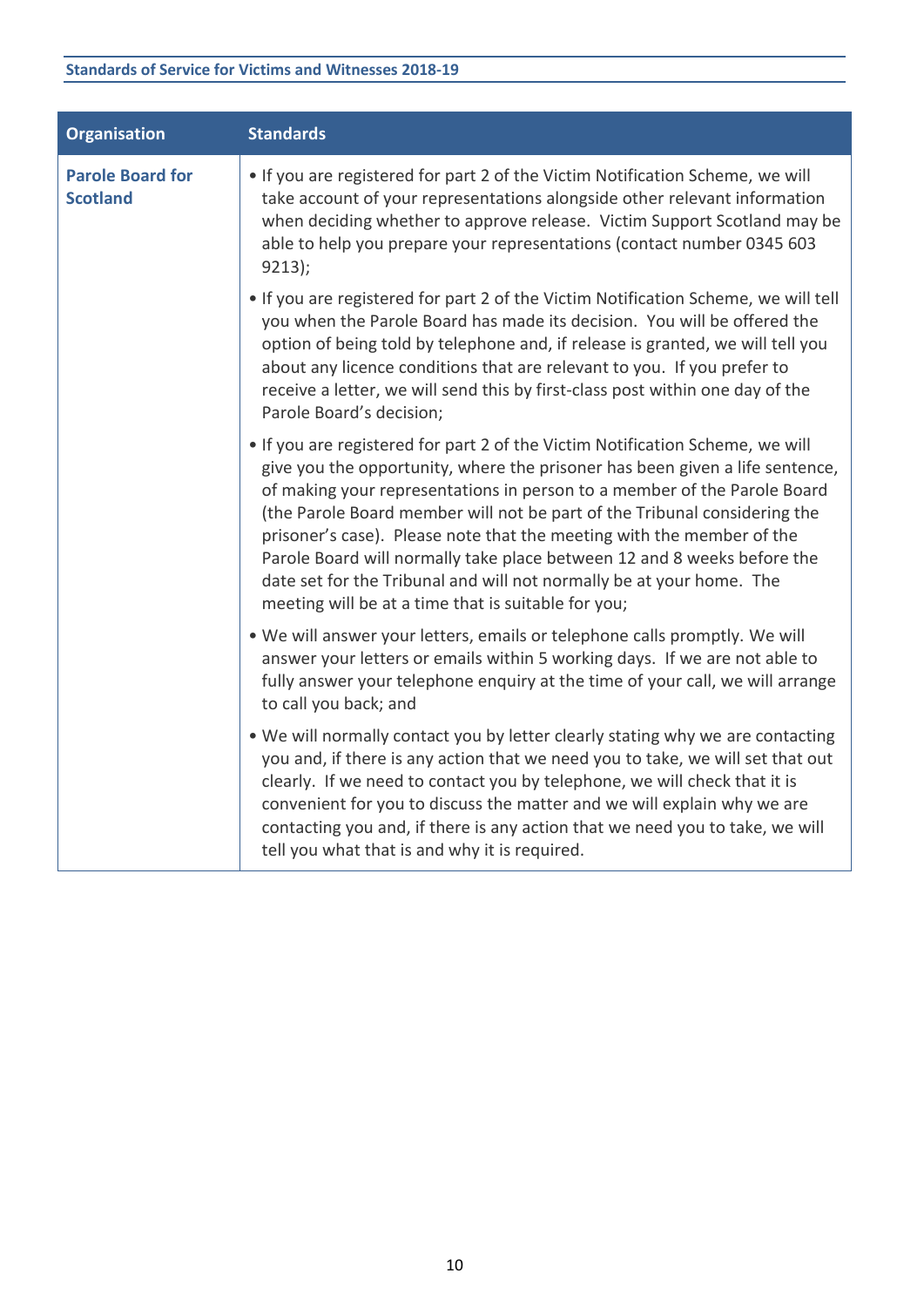# **What to do if you are not happy with our standard of service – How to complain**

Police Scotland, the Crown Office and Procurator Fiscal Service, the Scottish Courts and Tribunals Service, the Scottish Prison Service and the Parole Board for Scotland, are committed to delivering the highest standards of service to you. We know that sometimes things go wrong and we will try to put things right if that happens. If you are not happy with the service you have received from one of these organisations, it is important that you let them know.

If the matter cannot be resolved, you should be offered information about the relevant complaints procedure, so that you can raise your concerns formally. Your complaint will be taken seriously and will be dealt with quickly and effectively, you should be able to complain without fear of victimisation.

#### **Details of where to make a complaint for each organisation are found below:**

## **POLICE SCOTLAND**

#### [www.scotland.police.uk](http://www.scotland.police.uk/)

- Complete our online complaint form;
- Write to Professional Standards Department Police Headquarters Scotland P.O. Box 21184 Alloa, FK10 9DE;
- Dial 101 and make a report of your complaint over the telephone; or
- Attend at a police station in person.

## **THE SCOTTISH COURTS AND TRIBUNALS SERVICE**

#### [www.scotcourtstribunals.gov.uk](http://www.scotcourtstribunals.gov.uk/)

Our complaints procedure sets out how we will investigate and deal with your complaint and the timescales involved. The complaints procedure can be accessed:

- by clicking the Complaints and Feedback link at the foot of the home page of the SCTS website (above), or
- by requesting a copy from your local court.

## **CROWN OFFICE AND PROCURATOR FISCAL SERVICE**

[www.copfs.gov.uk/about-us/comments-complaints](http://www.copfs.gov.uk/about-us/comments-complaints)

- You can email [RIU@copfs.gsi.gov.uk](mailto:RIU@copfs.gsi.gov.uk) or
- write to: Response and Information Unit Crown Office and Procurator Fiscal Service 25 Chambers Street Edinburgh EH1 1LA
- From a landline, you can phone 0300 020 3000
- From a mobile, you can phone 01389 739 557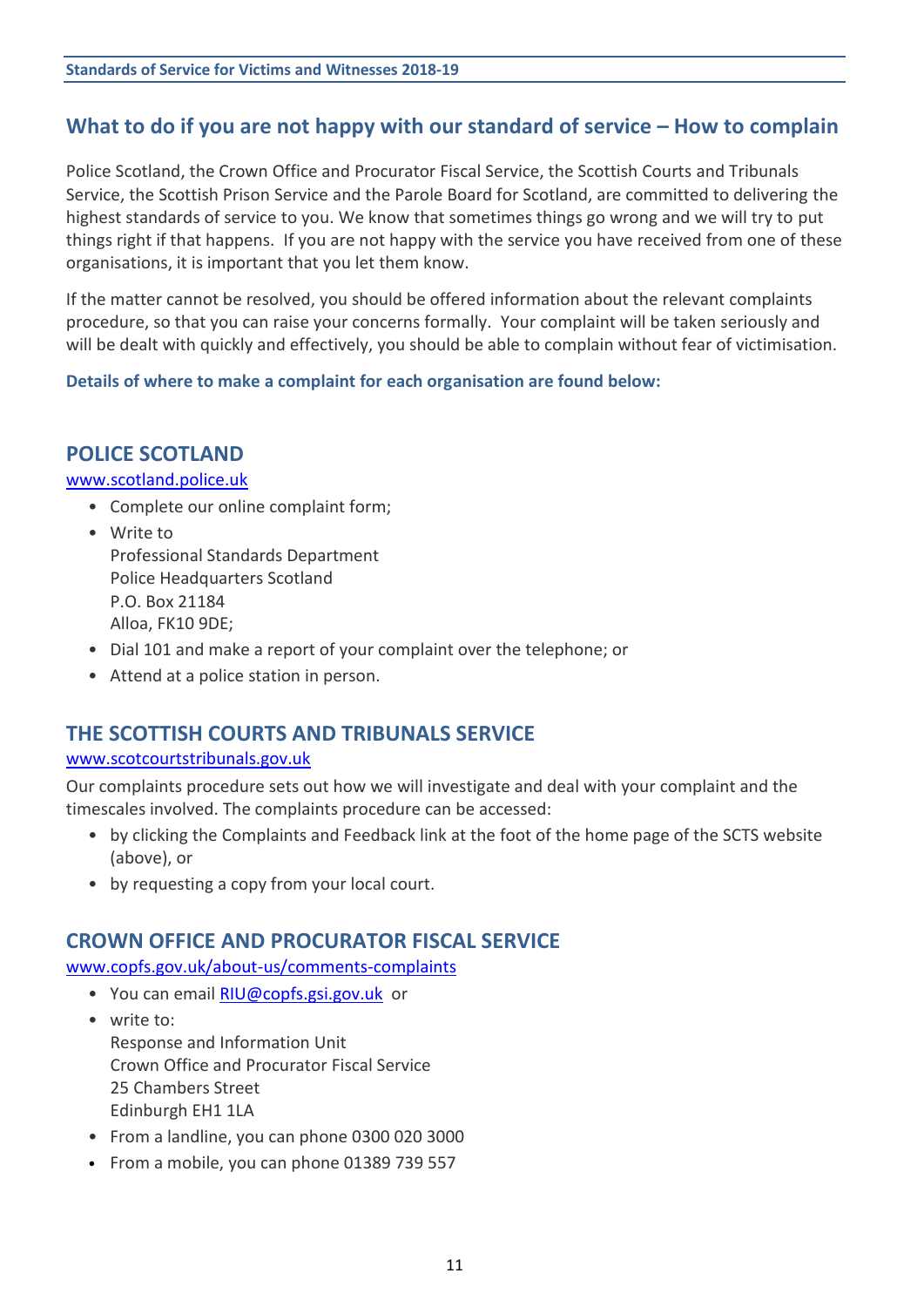## **SCOTTISH PRISON SERVICE**

#### [www.sps.gov.uk](http://www.sps.gov.uk/)

- In person to the VNS Department at the SPS;
- By phone: 0131 330 3500;
- By writing to: Victim Notification Scheme Room G14 Calton House Edinburgh EH12 9HW; or
- By e-mail to [vns@sps.pnn.gov.uk](mailto:vns@sps.pnn.gov.uk) Please make it clear that you want the matter to be treated as a complaint. It will help us if you give as much background information as you can, for example why you are dissatisfied and your VNS reference number.

## **THE PAROLE BOARD FOR SCOTLAND**

#### [www.scottishparoleboard.gov.uk](http://www.scottishparoleboard.gov.uk/)

You can either write to the Chief Executive at the address on our letter or telephone on the phone number on our letter. We will acknowledge your complaint within 3 working days and will normally discuss the matter with you before writing to you within 20 working days to let you know the outcome.

You can find out how to make a formal complaint [here.](http://www.scottishparoleboard.gov.uk/page/complaints_procedure)

## **Taking the matter further**

If you consider that Police Scotland, the Crown Office and Procurator Fiscal Service, the Scottish Court Service, the Scottish Prison Service or the Parole Board for Scotland have not dealt with your complaint satisfactorily, you can ask the Scottish Public Services Ombudsman to adjudicate. You can contact them by telephoning 0800 377 7330 or at the following address:

SPSO, Freepost EH641, Edinburgh EH3 0BR.

## **Who you can contact for support or advice**

 You can find further support, advice and guidance for victims and witnesses here: <http://www.mygov.scot/victim-witness-support>